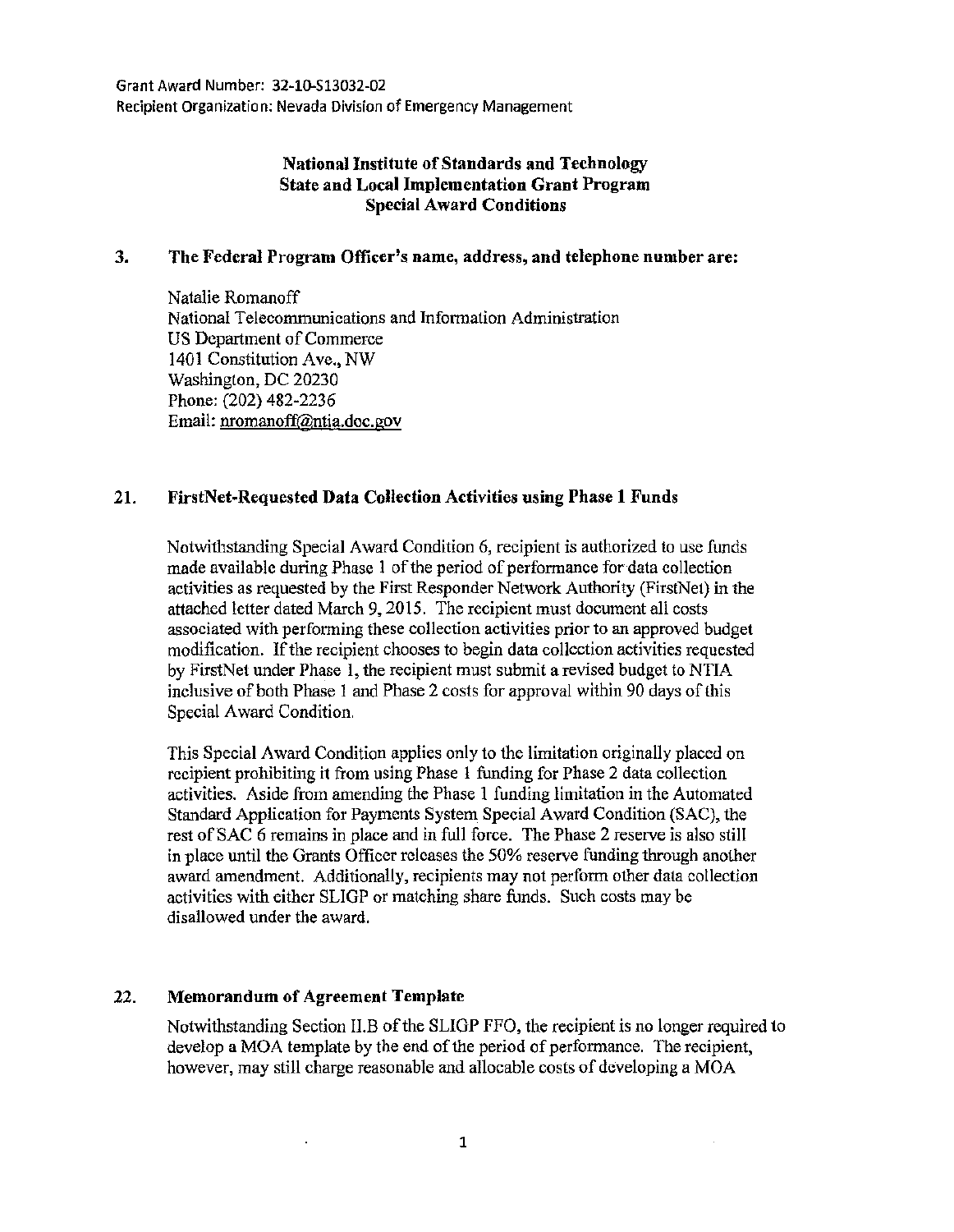Grant Award Number: 32-10-513032-02 Recipient Organization: Nevada Division of Emergency Management

> template to the award, if the recipient determines that developing a standardized MOA is necessary to the project. If the recipient no longer will develop a MOA template, the recipient should notify NTIA in writing. If a revised budget is necessary to move funds initially budgeted for the MOA template development to another object class category, it may be done at the same time as the revised budget for FirstNet-requested data collection activities is submitted.

 $\bar{1}$ 

 $\bar{z}$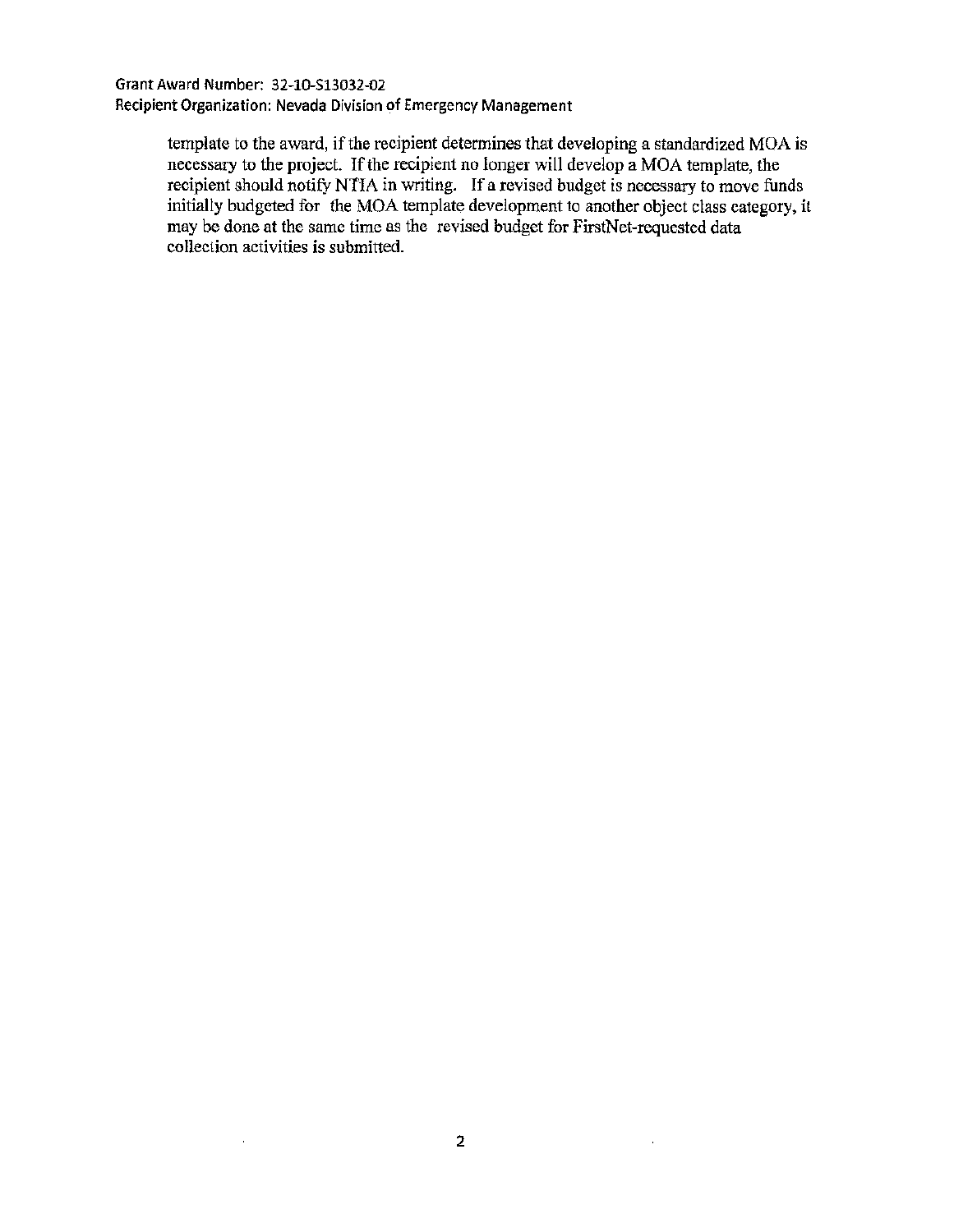

March 9, 2015

The Honorable Lawrence E. Strickling Assistant Secretary for Communications and Information U.S. Department of Commerce 1401 Constitution Avenue, N.W. Washington, D.C. 20230

RE: SLIGP Second Phase - Finalized Data Collection Elements

Dear Assistant Secretary Strickling:

The First Responder Network Authority (FirstNet) has confirmed its approach to data collection for the second phase of the State and Local Implementation Grant Program (SLIGP) following meetings with, and the receipt of input from, the State Single Points of Contact (SPOCs). Based on the processes and anticipated timing for the development of the Comprehensive Network Solution(s) Request for Proposal and State Plans for building, operating, and deploying the nationwide public safety broadband network, along with the feedback from many SPOCs, FirstNet has concluded that the attached data collection clements are those that would be useful for the second phase of SLIGP and will pursue accordingly.

The attached data elements are intended to maximize the collection of stakeholder inputs for FirstNct's planning process to help shape the Nationwide Public Safety Broadband Network acquisition and ultimately the State Plans that are delivered to each Governor. In particular, FirstNet will request data from the States on five general topics:

- I) Coverage -desired coverage areas and deployment phases
- 2) Users and Operational Areas- information on potential user base and their operational areas
- 3) Capacity Planning- infonnation on applications and data usage
- 4) Current Providers / Procurement information on current service providers, plans, and potential barriers to adoption
- 5) State Plan Decision- documentation of the process and potential barriers for State Plan decision-making

1 thank you for your prompt attention to this matter and, as always, look forward to our ongoing partnership on SLIGP endeavors.

Sincerely

TJ Keynedy Acting Executive Director First Responder Network Authority

 $cc$ : Stephen Fletcher, Associate Administrator for Public Safety National Telecommunications and Information Administration